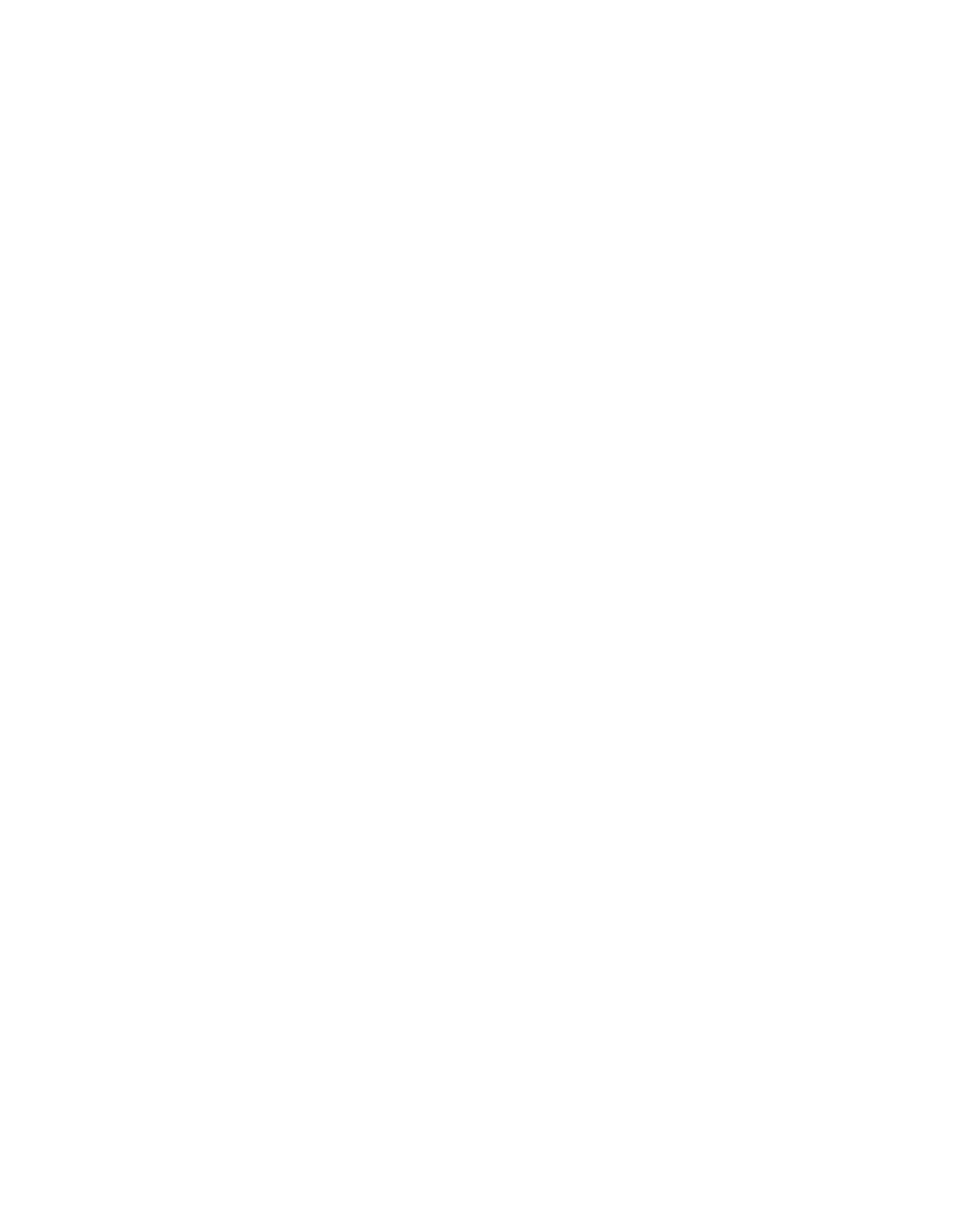# ABOUT THIS DOCUMENT

This brief presents the main results of the technical assistance provided by a team of the Institute of Agrarian Engineering and Soils of the Universidad Austral de Chile to Agrogeneradora, a subsidiary company of Grupo Central Agrícola (Guatemala), as part of the Low Emission Development Strategies Global Partnership (LEDS GP) Climate Helpdesk support.

This technical assistance has been managed by the Secretariat of the Regional Platform for Development and Low Emission Strategies (LEDS LAC), within the framework of the Community of Practice on Bioenergy (Bio-E Cop).

LEDS GP is a global network of governments, organizations and individuals, which was created in 2011 with the aim of facilitating the design and implementation of Low Emission Development Strategies (LEDS) and the establishment of ambitious climate goals. The LEDS GP Secretariat, operated by the Deutsche Gesellschaft für Internationale Zusammenarbeit (GIZ), provides access to rapid, high-quality and short-term technical assistance to members of its regional platforms through the Climate Helpdesk.

LEDS LAC is the regional LEDS GP platform for Latin America and the Caribbean. It has more than 2900 members as of May 2020 and, through the operation of Communities of Practice and different face-to-face and virtual activities, provides spaces for exchange, dialogue and collaboration among government experts, non-governmental and international organizations on issues relevant to resilient and low-emission development. The Platform Secretariat is operated by Libélula Institute for Global Change.

The Bio-E Cop, co-organized by LEDS LAC and the LEDS GP Energy Task Force, brings together government leaders, the private sector, academia, and international organizations working on the sustainable development of bioenergy in Latin America and the Caribbean. The CoP facilitates exchange and collaboration and coordinates technical assistance from the Climate Helpdesk and other partners for its members.

Agrogeneradora, a subsidiary company of Grupo Central Agrícola, as a member of Bio-GroupE Cop requested support for the review and issuance of comments and recommendations on the technical and financial analysis of technological alternatives for the valorization of the biogas by-products. In response to this request, the Climate Helpdesk and the Secretariat of LEDS LAC coordinated the recruitment of the Universidad Austral de Chile, an institution that has prepared this document as a result of its technical assistance.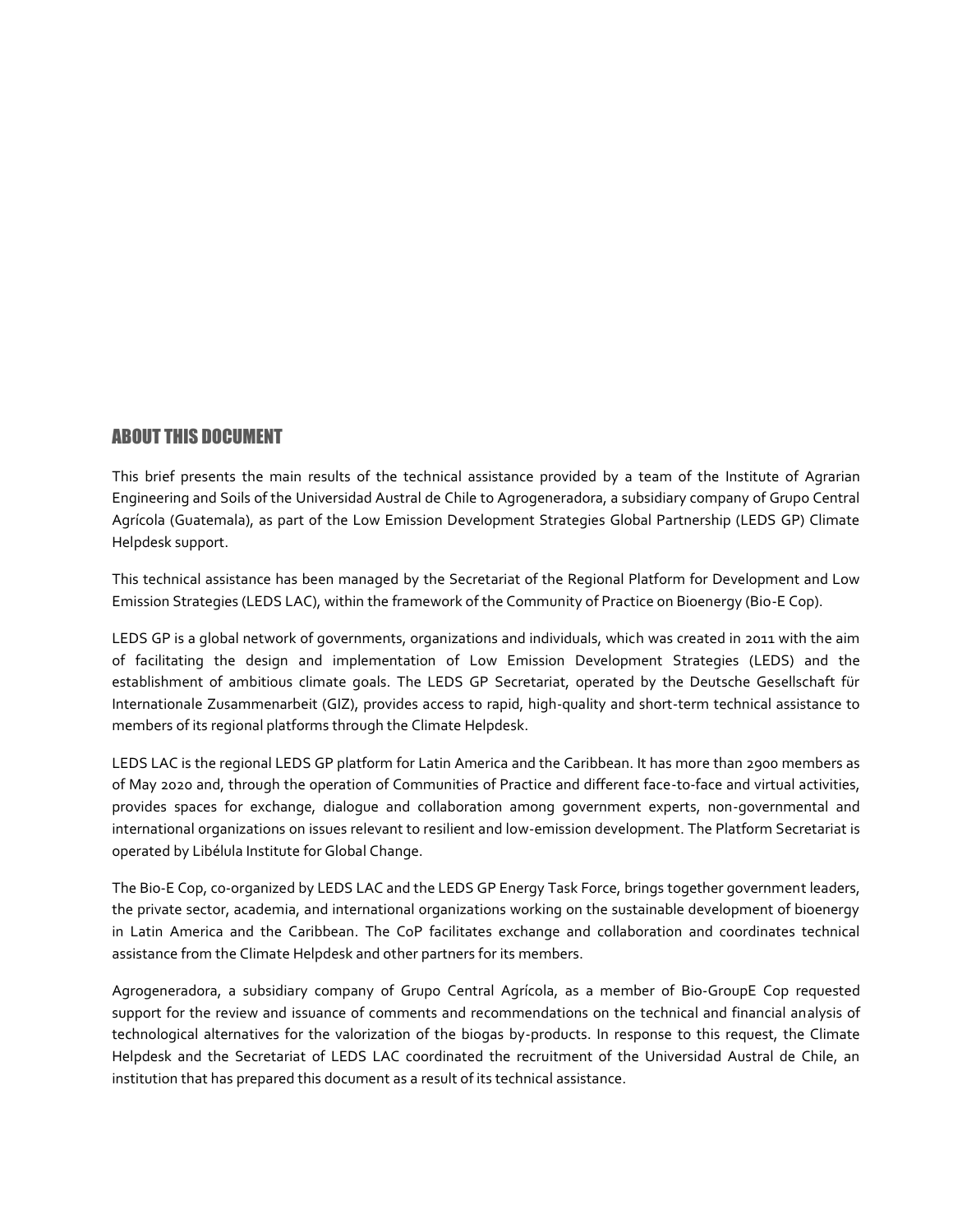# Technical-economic analysis of alternatives for digestate management and fertilizer production – Brief Report

# INTRODUCTION

Agrogeneradora, a subsidiary company of Grupo Central Agrícola, is the first project in Guatemala that uses livestock waste from the poultry farm to generate energy, both heating and electricity, from biogas cogeneration. That represents an efficient way of managing the wastes by obtaining digestate, which being processed as fertilizer, represents an asset for the company. It is estimated that 10% of this production will be marketed as an organic amendment aimed at the retail market (B2C), without altering its chemical structure. On the other hand, 90% will be administered supplemented with mineral fertilizers, according to the requisite of farms (B2B) production of Chinese peas, broccoli and potatoes.

The objective of this study is to agriculturally evaluate the advantages and disadvantages of the amendment and mineral-organic fertilizer based on digestate, in addition to the prices at which they can be sale. Furthermore, technical-environmental and economic aspects of drying / dehydration of biodigestion byproducts systems were evaluated, based on the technical approaches and proposals requested to 3 industrial machinery companies (A, B and C). Every aspect evaluated was ranked using PROMETHEE, a multi-criteria decision analysis, in order to give an orientation towards the best alternative.

# ANALYSIS OF FERTILIZERS TO BE COMMERCIALIZED

Organic amendment based on digestate provide important benefits to the soil system, as it allows the increase of bacterial activity, provides nutrients and delivers organic matter [4]. However, the amendments present a large variability in their nutritional content because they contain mineralized nutrients in various forms and others are organically linked, with a slow mineralization. This, compared to mineral fertilizers, results in differences in availability over time.

Considering the soil nitrogen balance as the difference between the extractable N (available) and the total amount of nitrogen applied from the digestate, an amount of nitrogen will not be available to be absorbed by the crops in the first year of its application, given its use by soil biology to degrade fresh organic matter. Therefore, the NH $_4^+$  content of the digestate cannot be considered equivalent to mineral fertilizer. It has been shown that there is a synergistic effect of supplementation with mineral fertilizer that allows ecological efficiency $^1$  in fertilization [5]. This, because mineral fertilization can supplement the amount of nitrogen that is not available immediately after the application period. Thus, these disadvantages of availability performance deficiencies can be compensated by combining organic fertilization with mineral fertilization [2] [5] [6].

# Nutritional content and fertilizer selection

The nutritional contents of the amendment from the digestate present a fertilizer behavior of 6-4-4 (6% N, 4% P and 4% K) whose formulation indicates that its potassium levels are very low, which makes it a fertilizer that allows to increase the levels of phosphorus in the soil.

On the other hand, if we consider that 50% of the nitrogen content, 90% of the phosphorus and 95% of the potassium will be available in ther first year,, in real terms we obtain a fertilizer 3-4-4, which could be applied at the beginning of fertilization as a corrector, to then be supplemented with the application of a nitrogen fertilizer for the growing season.

The nutritional demand of vegetables and plants in general is about 5 times higher nitrogen than phosphorus; for potassium, the N/K ratio is 1/2 to 1/0.5. Therefore, an 8-3-8 fertilizer is recommended because it is similar to the plant demand, , and therefore to the

l

<sup>1</sup> Ecological efficiency (ökologische effizienz) is the relationship between the energy or biomass available and actually used by one or more organisms, in the food chain or ecosystems.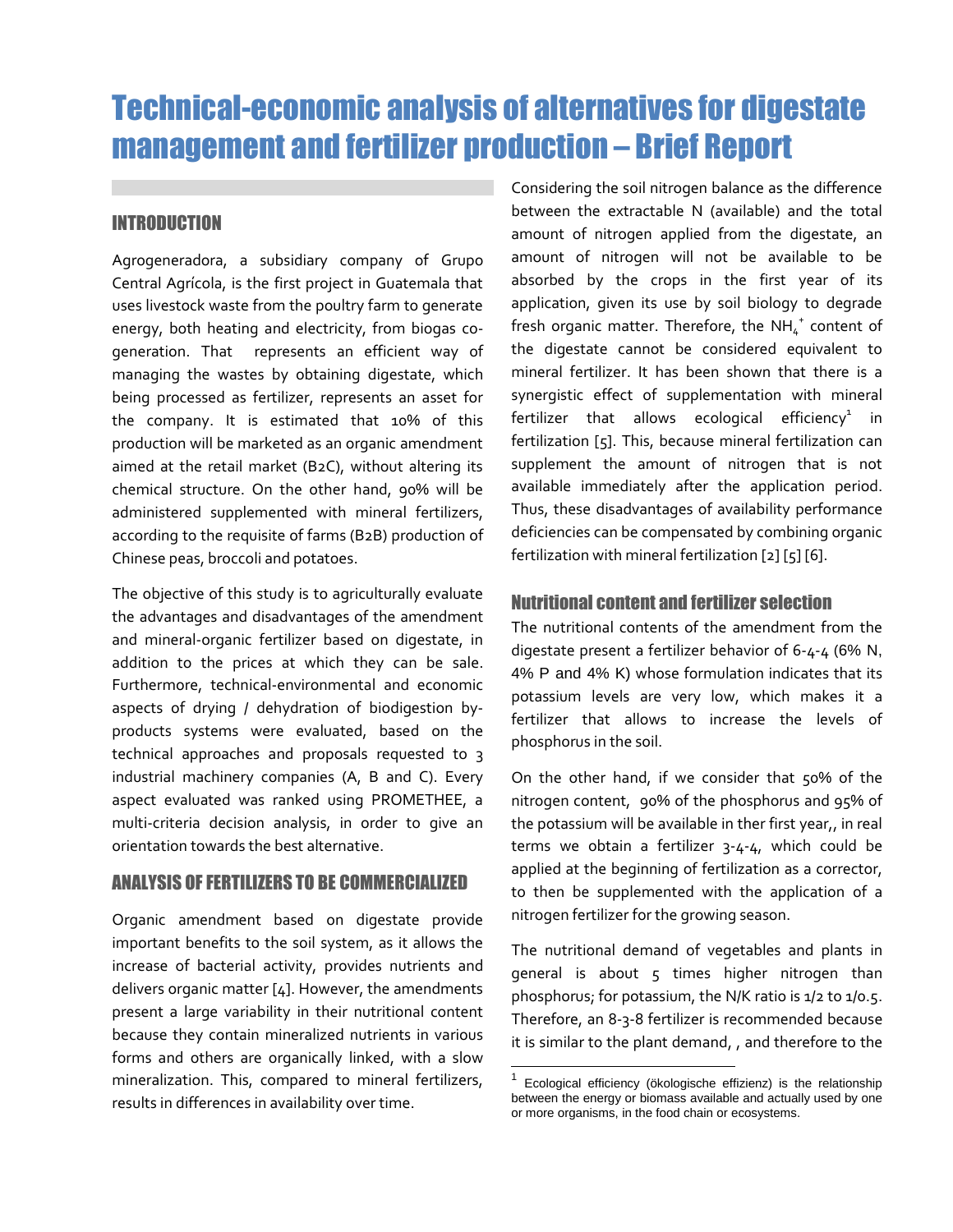requirement of vegetables producers. This fertilizer is recommended in soils that have a good fertility base.

## Alternative cost of digestate

According to the nutritional contents of commercial fertilizers evaluated and their market prices, the price of a mixture of fertilizers that provides the same amount of nutrients as a metric ton of dry digestate was calculated. This resulted in a price ranging USD 100-150 per metric ton of amendment. These prices were calculated considering a realistic scenario with a release of 50% Nitrogen, 95% Phosphorus and 90% Potassium at the first year and, an "optimistic" scenario with total release.

# Granulation or palletization of the product

The palletization of digestate is attractive for the two type of clients identified in the market study. In the case of B2C, the digestate pellets can be optimally sale in smaller packages in garden centres and DIY shops. Because of their cleanliness, they are easy to use for the end customers [2]. As regards the B2B market, due to the fact that Chinese pea, broccoli and potato crops have a higher planting density in relation to grassland and cereal crops; the use of pellets allows fertilization with a more precise dose, better localized (individually per plant), more efficient and therefore with lower fertilization costs.

# ANALYSIS OF TECHNOLOGICAL ALTERNATIVES **OFFERED**

# Biogas aggregate value, and energy efficiency

The electricity and heat cogeneration from biogas, can reach efficiency rates over 80% at industrial level. On the other hand, the drying of sludge by biogas combustion may achieve higher energy efficiencies. However, the energy produced is only heat and its market price is low compared to electricity.

According to the above, the supply of biogas energy was estimated at 28714 m3/day, which allows an electric power of 2722 kW and thermal of 3500 kW through cogeneration. Regarding the electrical demand, we consider 351 HP of power (263 kW of electrical consumption assuming 100% of the engines in operation).

Regarding the thermal energy demand, a power of 2604 kW was calculated, considering a drying efficiency of 0.7 kg / kWh (evaporation). This way, when compared that heat with the thermal supply from cogeneration, it is noted that the available heat reaches what is demanded.

Finally, by comparing economically the alternatives with and without the use of biogas in the process, a range of annual costs is obtained from over USD 4 million (purchase of 100% of energy as electricity) to a net profit over one million USD (0 purchase of energy and sale of surplus electricity).

# Technical analysis of alternatives offered

A technical analysis of the three engineering companies for the waste management and fertilizer production plant is presented below.

**Company A.** The proposal corresponds to a drying/dehydrated Optiplate system. This system is compatible with the use of residual heat from biogas cogeneration, given its basis in a forced flow of hot air. However, the system offered is designed from a system for drying manure. Although the solid fraction of digestate may have similar characteristics to manure, it cannot be guaranteed its optimization on anaerobic digestion process, even if the equipment is calibrated for such differences.

**Company B.** Like Company A, the drying system is through belts / plates traversed by forced airflow. However, the company focuses specifically on digestate drying, through a heat / air exchanger, and subsequent air transfer to the dryer. This way, it offers a system that uses residual heat from cogeneration. Additionally, this alternative is especially interesting regarding the recovery of nutrients from the liquid fraction of the digestate that can constitute a high percentage of the total nutrients.

**Company C.** The proposal corresponds to a dryer/dehydrator that combusts biogas, which can be the cheapest investment, but may involve important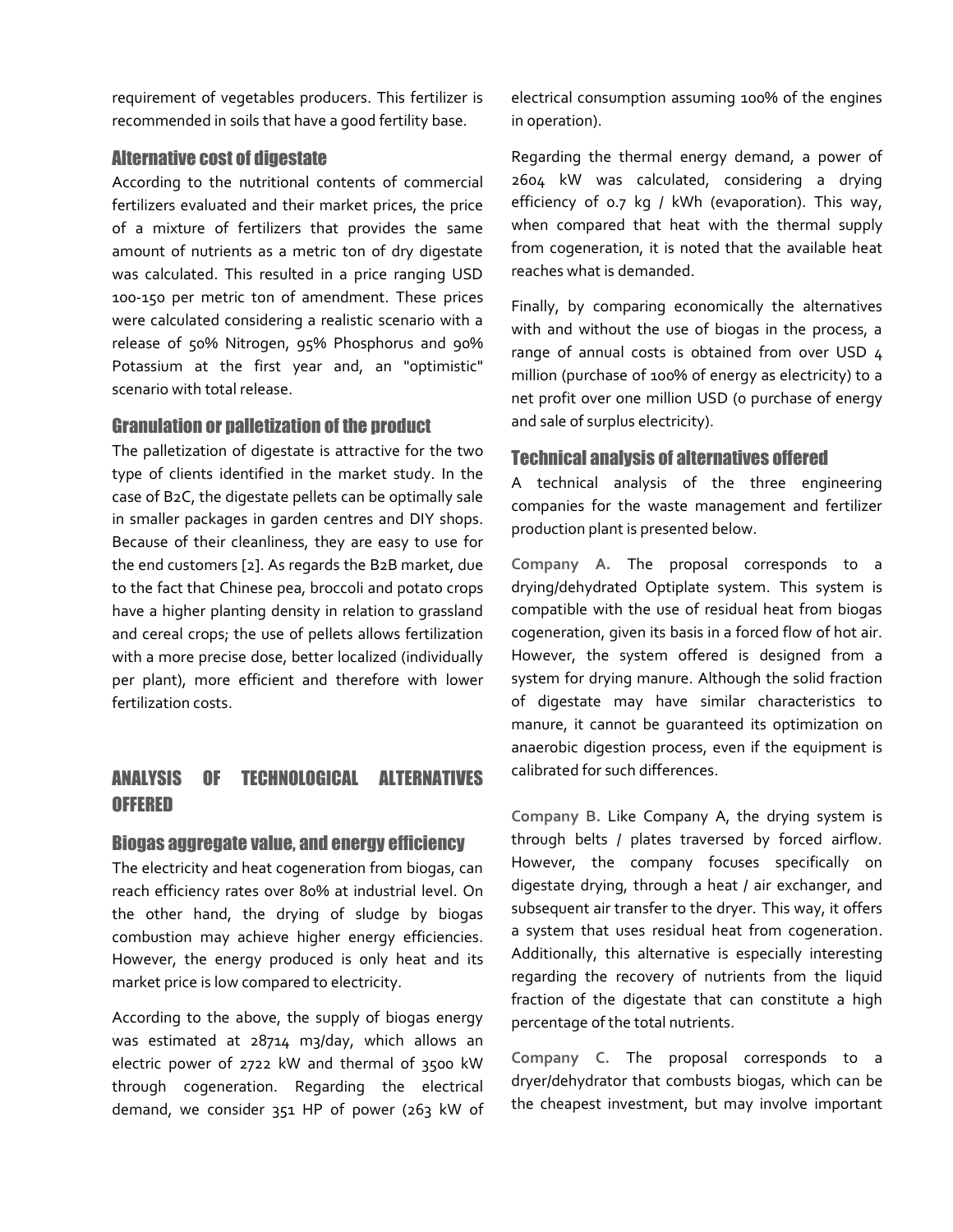economic losses by not taking advantage of the residual heat from cogeneration.

Moreover, such combustion drying system can reach high temperatures, which would not be optimal neither for the pelletizing process nor for the fertilizer quality. On the contrary, a heat exchange system from hot water will hardly exceed 100 ° C, ensuring the good quality of the process.

#### **Weighing**

For the analysis of technical information, the results were weighted within qualitative - systemic criteria through values ranging from  $1$  to  $5$  ( $1$  = very bad;  $2$  = bad;  $3 = \text{fair}$ ;  $4 = \text{good}$ ; and  $5 = \text{very good}$ ).

Table 1. Technical-environmental criteria by technology.

| <b>Technical and Environmental</b>                                          | <b>Technologies</b> |     |                |
|-----------------------------------------------------------------------------|---------------------|-----|----------------|
| <b>Performance</b>                                                          | A                   | B   | C              |
| Experience in<br>digestate/biogas treatment                                 | 3                   | 5   | ?(2)           |
| <b>Experience in poultry</b><br>production systems                          | 5                   | 4   | ?(4)           |
| Pelletized                                                                  | 5                   | 5   | ?(4)           |
| Drying system                                                               | 5                   | 5   | $\overline{2}$ |
| <b>Energy Efficiency and carbon</b><br>footprint                            | 4                   | 5   | $\overline{2}$ |
| Information on the website                                                  | 4                   | 5   | $\mathbf{1}$   |
| Fertilizer recovery efficiency<br>(pollution by liquid industrial<br>waste) | ?(4)                | 5   | ?(4)           |
| Weighing                                                                    | 4,3                 | 4,9 | 2,7            |

In this way, considering only the aspects strictly linked to the integration of anaerobic digestion process with waste management, the possibility of taking advantage of the biogas residual thermal energy, and the experience in handling digestate through drying and pelletizing, the best option is company B, followed by A.

# Economic analysis of alternatives offered

In this study, the economic indicators IRR, NPV and PBP<sup>2</sup> for the three companies  $(A, B, and C)$  were analyzed for the amendment and organo-mineral fertilizer options. In addition, two scenarios were considered for each option, one with a 10% annual increase in sales (1) and another with 20% (2).

As it can be appreciated in tables 2 and 3, the most economically interesting alternative is the A2 scenario, followed by the B2 scenario, with a NPV difference of approximately 10%.

| Einonojal indioatove<br>$n_{\rm mass}$ |  |                    |  |                                             |
|----------------------------------------|--|--------------------|--|---------------------------------------------|
|                                        |  | commercialization. |  |                                             |
|                                        |  |                    |  | Table 2. Financial indicators for amendment |

| <b>Company -</b> | <b>Financial indicators</b> |           |            |
|------------------|-----------------------------|-----------|------------|
| <b>Scenario</b>  | <b>IRR</b>                  | NPV (USD) | <b>PBP</b> |
| A1               | 37,37                       | 299.540   | 4,95       |
| A <sub>2</sub>   | 46,29                       | 409.928   | 3,8        |
| B <sub>1</sub>   | 30,28                       | 247.443   | 5,4        |
| B <sub>2</sub>   | 38,05                       | 356.014   | 4,29       |
| C <sub>1</sub>   | 14,76                       | 49.265    | 7,1        |
| C <sub>2</sub>   | 20,25                       | 152.738   | 5,92       |

|  | Table 3. Financial indicators for the            |  |
|--|--------------------------------------------------|--|
|  | commercialization of mineral-organic fertilizer. |  |

| <b>Company -</b> | <b>Financial indicators</b> |           |            |
|------------------|-----------------------------|-----------|------------|
| Scenario         | <b>IRR</b>                  | NPV (USD) | <b>PBP</b> |
| A1               | 25                          | 260.882   | 5,61       |
| A <sub>2</sub>   | 30,92                       | 396.340   | 4,67       |
| B <sub>1</sub>   | 10,85                       | 186.079   | 6,07       |
| B <sub>2</sub>   | 28,33                       | 359.658   | 4,94       |
| C <sub>1</sub>   | 15,54                       | 64.415    | 6,81       |
| C <sub>2</sub>   | 30,92                       | 396.340   | 4,67       |

On the other hand, when calculating the operating cost at which the Net Present Value is 0, the scenario that allows higher operational costs is A2, followed by B2 for the Amendment option. The C1 scenario is the least likely to increase operating costs. The same ranking is obtained for the analysis of the mineral-organic fertilizer (table 4).

 $\overline{a}$ 

<sup>2</sup> Respectively: Internal Rate of Return, Net Present Value and Payback Period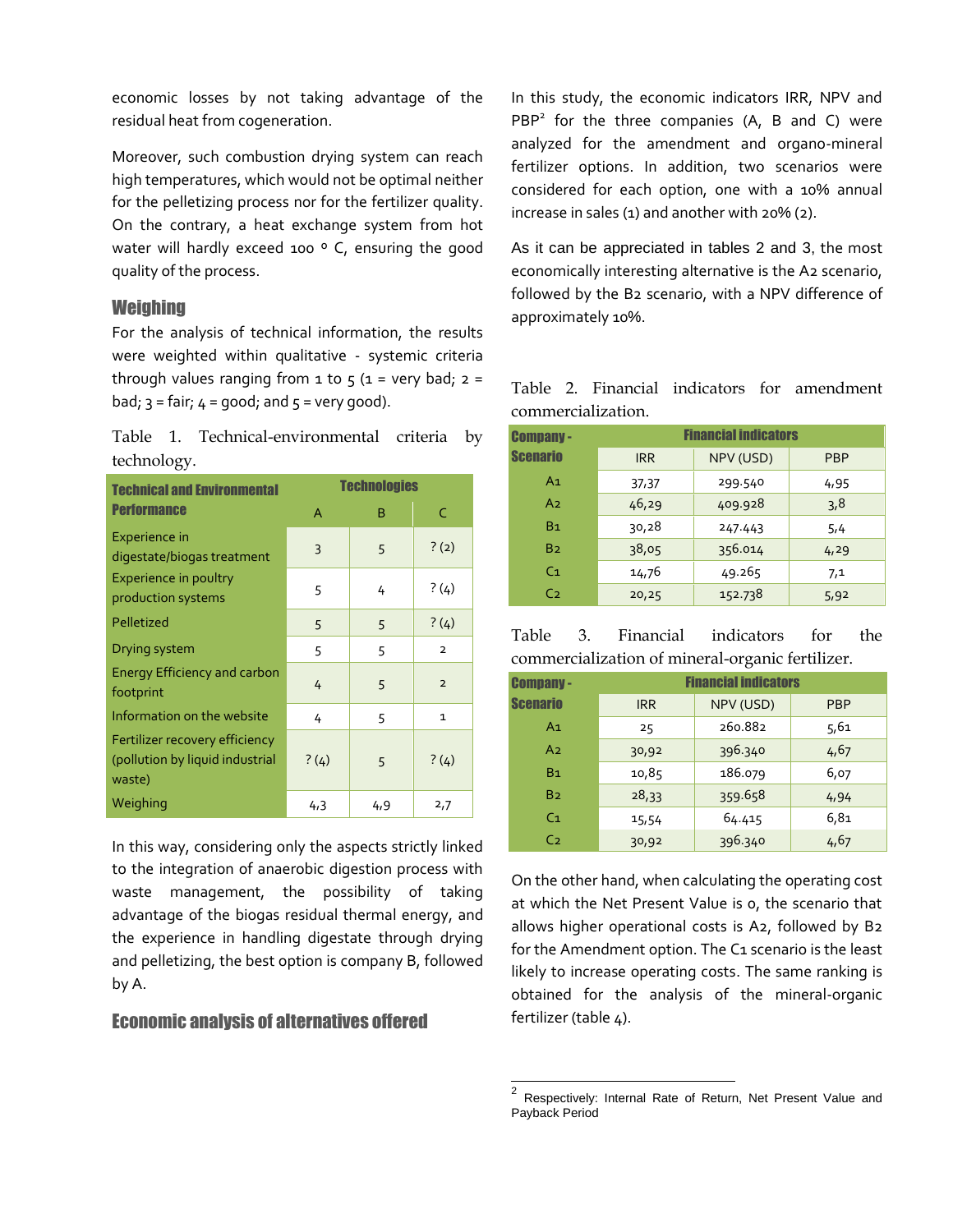| <b>Company-</b><br><b>Scenario</b> | <b>Amendment</b> | <b>Fertilizer</b> |
|------------------------------------|------------------|-------------------|
| A <sub>1</sub>                     | 54.500           | 50.850            |
| A <sub>2</sub>                     | 74.500           | 77.300            |
| B <sub>1</sub>                     | 45.800           | 36.800            |
| B <sub>2</sub>                     | 66.000           | 70.250            |
| C <sub>1</sub>                     | 9.500            | 13.000            |
| C <sub>2</sub>                     | 29.800           | 77.300            |

Table 4. Increase in operational cost (USD/year), to which the NPV becomes 0.

## Selection of technological alternatives

In this study, the method Multicriterial Decision Analysis [1] was applied using the software PROMETHEE [3] with partial classification of Promethee I and Promethee Ranking. This allowed us to choose the best technology offered by the companies, regarding which of them allows greater benefits in the processing of amendment and mineralorganic fertilizer.

In the analysis, the financial indicators IRR, NPV and BPB were considered with an allocation of 60% relative importance (20% IRR, 20% NPV, 20% PBP) and 40% for the weighing of the Technical-Environmental Performance for each company. Results are shown in figure 1.



Figure 1. Promethee Ranking for different technologies and scenarios in commercial fertilizer production. Parameters on the graph indicate advantage, and under the graph, disadvantage.

With such precedents, the results of priority choice of the different technologies were compared, in order to verify if the selection of companies varies depending on whether it is amendment or mineral-organic fertilizer. However, for such analysis Promethee gives the same ranking. The final score results are given in figure 2.



Figure 2. Promethee ranking for the different technologies in the production of mineral-organic fertilizer.

# **CONCLUSIONS**

In relation to the commercialization of digestate; as an amendment or an organic-mineral fertilizer, it is concluded:

- The amendment has low nitrogen and potassium contents, in addition to a low rate of nutrient release to the soil. This is due to the speed of mineralization and the content of organic matter, whose degradation demand nutrients from the soil microorganisms.
- ◆ In the case of nitrogen, a maximum 50% should be available in the first year, and 19% in the second, until it is fully available in year 7 to 9.
- Therefore, raising the amendment doses to compensate the low nutrient content does not